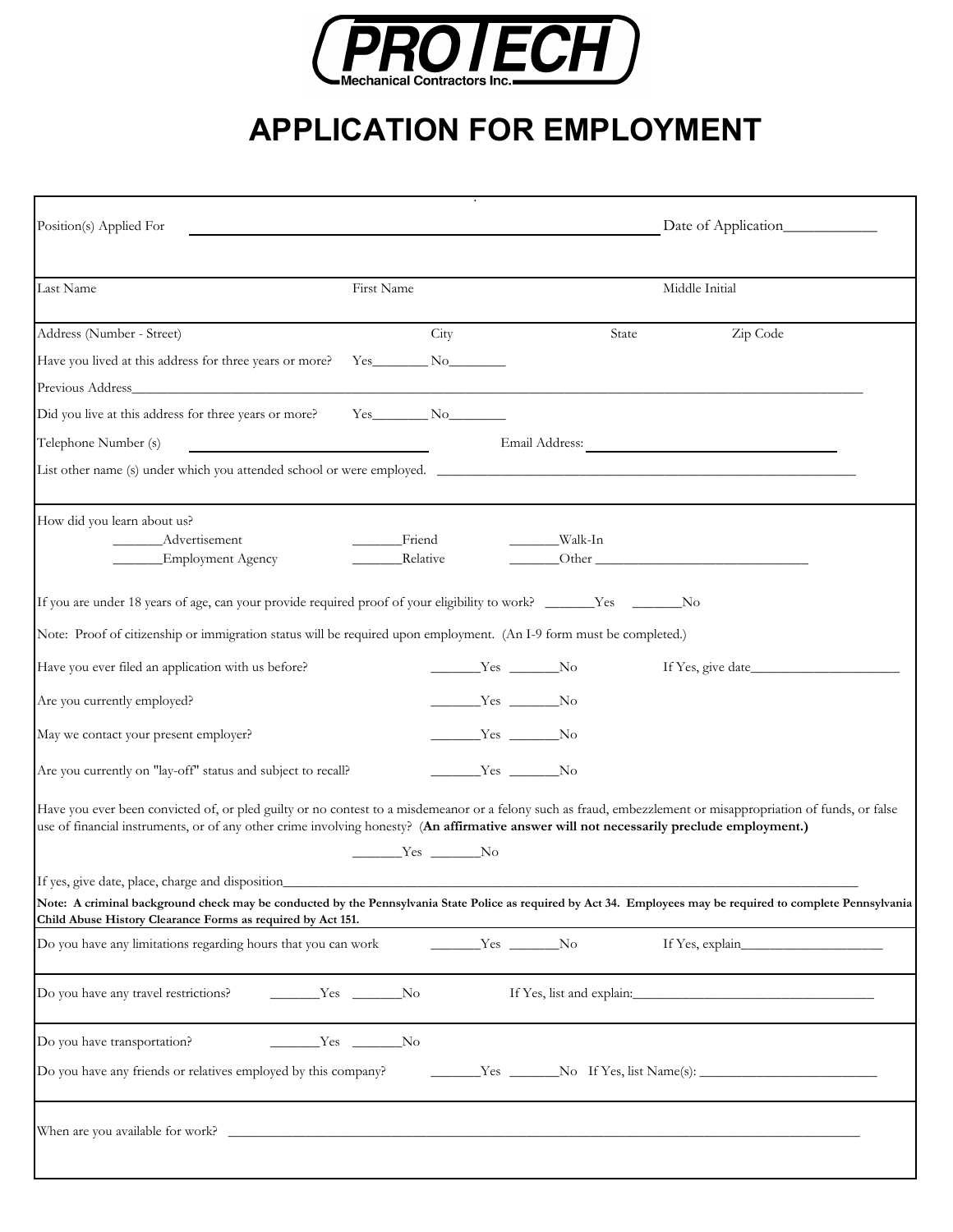| Do you have a current:                                                   |                                                                          |           |                                                                                                                                                |           |                |
|--------------------------------------------------------------------------|--------------------------------------------------------------------------|-----------|------------------------------------------------------------------------------------------------------------------------------------------------|-----------|----------------|
| First Aid Certification ________ Yes _______No                           |                                                                          |           | Expiration Date                                                                                                                                |           |                |
| CPR Certification                                                        | $\frac{1}{\sqrt{1-\frac{1}{2}}}$ Yes $\frac{1}{\sqrt{1-\frac{1}{2}}}$ No |           | Expiration Date                                                                                                                                |           |                |
|                                                                          | OSHA 10 Hour Construction Safety Certification Mess Mess Mo              |           |                                                                                                                                                |           |                |
| U.S. Military Service                                                    |                                                                          |           |                                                                                                                                                |           |                |
|                                                                          |                                                                          |           |                                                                                                                                                |           |                |
| Are you a member of the Armed Services Reserve?                          |                                                                          | $Yes$ No  |                                                                                                                                                |           |                |
|                                                                          |                                                                          |           | Note to Applicants: DO NOT ANSWER THIS QUESTION UNLESS YOU HAVE BEEN INFORMED ABOUT THE REQUIREMENTS<br>OF THE JOB FOR WHICH YOU ARE APPLYING. |           |                |
| $\frac{1}{\sqrt{1-\frac{1}{2}}}$ Yes $\frac{1}{\sqrt{1-\frac{1}{2}}}$ No |                                                                          |           | Are you fully able, with or without reasonable accommodation, to perform the essential functions of the job for which you applied?             |           |                |
|                                                                          |                                                                          |           |                                                                                                                                                |           |                |
|                                                                          |                                                                          |           |                                                                                                                                                |           |                |
|                                                                          |                                                                          |           |                                                                                                                                                |           |                |
|                                                                          |                                                                          |           | List all moving motor violations (other than parking) for the last 3 years                                                                     |           |                |
|                                                                          |                                                                          |           |                                                                                                                                                |           |                |
|                                                                          |                                                                          | Education |                                                                                                                                                |           |                |
|                                                                          |                                                                          |           |                                                                                                                                                | Years     |                |
|                                                                          |                                                                          |           |                                                                                                                                                |           |                |
| High School or GED                                                       | Name and Address of School                                               |           | Course of Study                                                                                                                                | Completed | Diploma/Degree |
| College                                                                  |                                                                          |           |                                                                                                                                                |           |                |
| Trade School                                                             |                                                                          |           |                                                                                                                                                |           |                |
| Apprenticeship                                                           |                                                                          |           |                                                                                                                                                |           |                |
| Military                                                                 |                                                                          |           |                                                                                                                                                |           |                |
| Correspondence                                                           |                                                                          |           |                                                                                                                                                |           |                |
| Other (Specify)                                                          |                                                                          |           |                                                                                                                                                |           |                |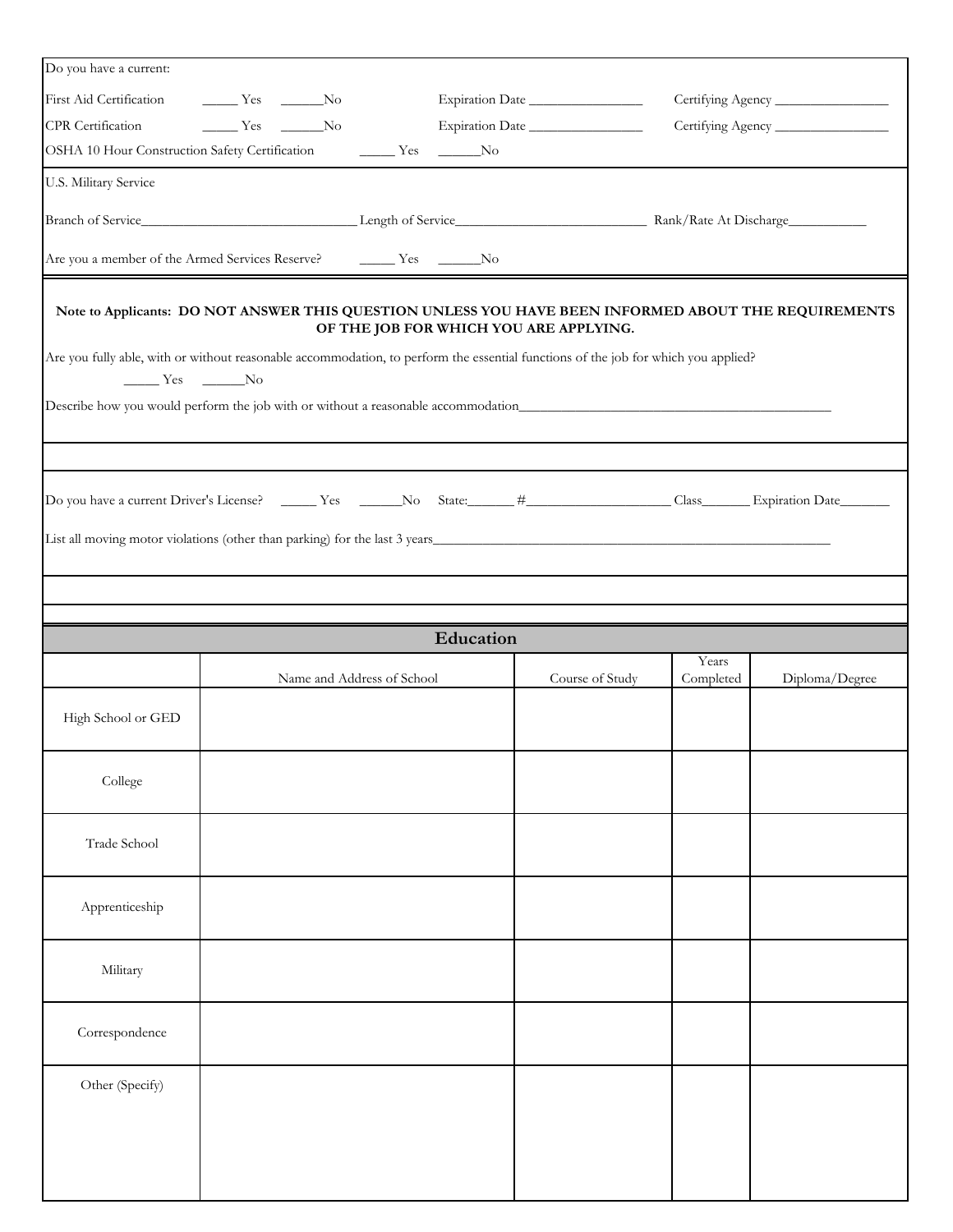## **Employment Experience: (If you need additional space, please continue on a separate sheet of paper.)**

Start with your present or last job. Include all employment and be complete, including any job-related military service assignments and volunteer activities. You may exclude organizations which indicate age, race, color, religion, gender, national origin, disability or other protected status.

| Name of Employer           |                                            |                             | Address (City & State) | Area Code/Telephone                                                                 |  |  |
|----------------------------|--------------------------------------------|-----------------------------|------------------------|-------------------------------------------------------------------------------------|--|--|
| Date Started               | Starting Salary/Wage                       | <b>Starting Position</b>    |                        | May we call you at this number?                                                     |  |  |
|                            |                                            |                             |                        | $\frac{1}{\sqrt{1-\frac{1}{2}}}\text{Yes } \frac{1}{\sqrt{1-\frac{1}{2}}}\text{No}$ |  |  |
| Date Stopped               | Ending Salary/Wage                         | Position At Time of Leaving |                        | May we contact your present employer prior to any<br>employment offer?              |  |  |
|                            |                                            |                             |                        | $\frac{1}{\sqrt{1-\frac{1}{2}}}\text{Yes } \frac{1}{\sqrt{1-\frac{1}{2}}}\text{No}$ |  |  |
| Name & Title of Supervisor |                                            |                             | Reason for Leaving     |                                                                                     |  |  |
|                            | Brief Description of Your Responsibilities |                             |                        |                                                                                     |  |  |
| Name of Employer           |                                            |                             | Address (City & State) | Area Code/Telephone                                                                 |  |  |
| Date Started               | Starting Salary/Wage                       | <b>Starting Position</b>    |                        |                                                                                     |  |  |
| Date Stopped               | Ending Salary/Wage                         | Position At Time of Leaving |                        |                                                                                     |  |  |
| Name & Title of Supervisor |                                            |                             | Reason for Leaving     |                                                                                     |  |  |
|                            | Brief Description of Your Responsibilities |                             |                        |                                                                                     |  |  |
| Name of Employer           |                                            |                             | Address (City & State) | Area Code/Telephone                                                                 |  |  |
| Date Started               | Starting Salary/Wage                       | <b>Starting Position</b>    |                        |                                                                                     |  |  |
| Date Stopped               | Ending Salary/Wage                         | Position At Time of Leaving |                        |                                                                                     |  |  |
| Name & Title of Supervisor |                                            |                             | Reason for Leaving     |                                                                                     |  |  |
|                            | Brief Description of Your Responsibilities |                             |                        |                                                                                     |  |  |
| Name of Employer           |                                            |                             | Address (City & State) | Area Code/Telephone                                                                 |  |  |
| Date Started               | Starting Salary/Wage                       | <b>Starting Position</b>    |                        |                                                                                     |  |  |
| Date Stopped               | Ending Salary/Wage                         | Position At Time of Leaving |                        |                                                                                     |  |  |
| Name & Title of Supervisor |                                            |                             | Reason for Leaving     |                                                                                     |  |  |
|                            | Brief Description of Your Responsibilities |                             |                        |                                                                                     |  |  |